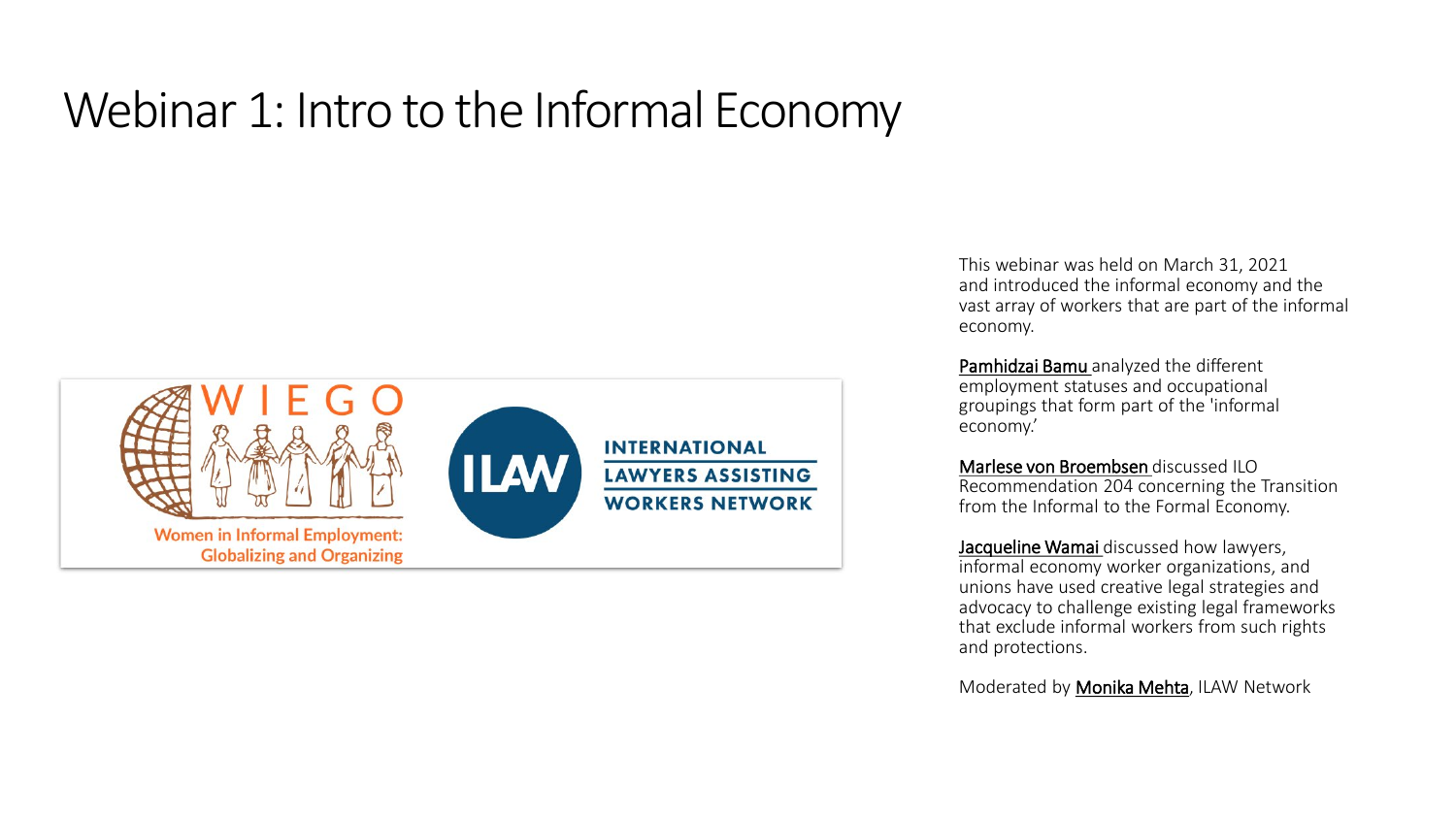### Strategic litigation in the informal ILAW economy. International lawyers assisting workers network (ILAW)

Jacqueline Wamai, ILAW Network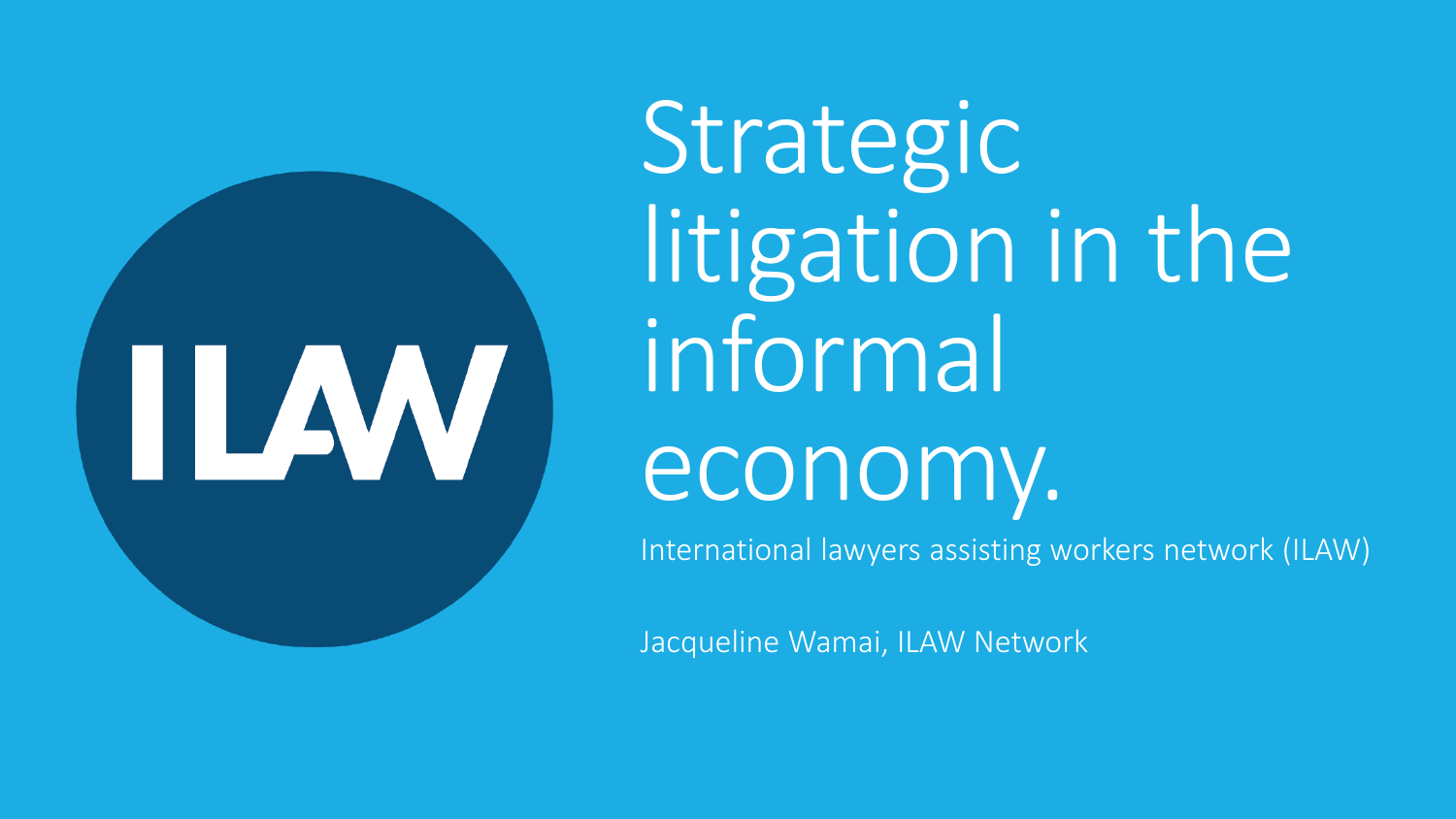## Content

#### Introduction

Strategic litigation and the informal economy

Why litigate – Role of strategic litigation in advancing and protecting rights

Case examples

Conclusions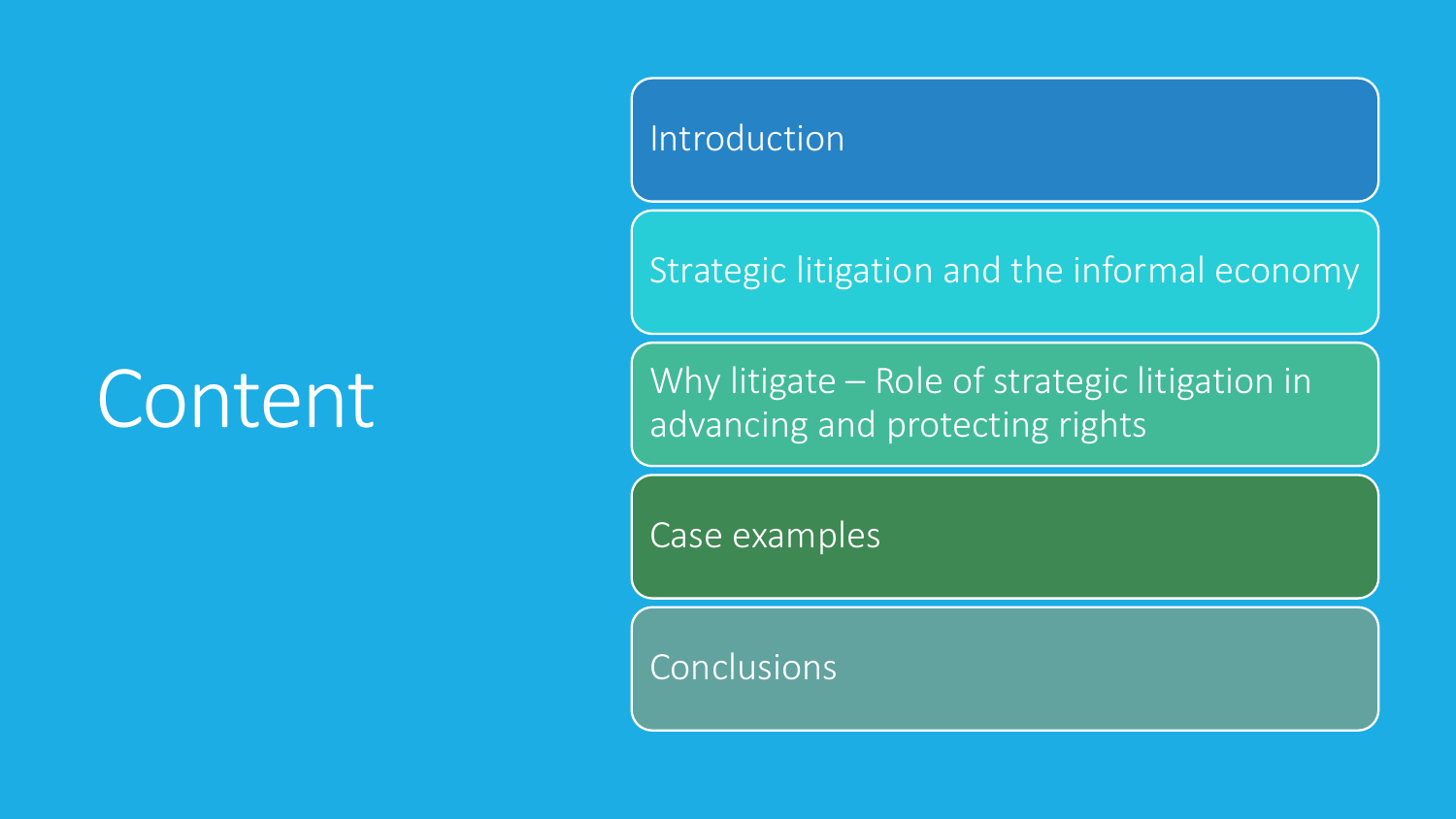## Introduction

Over the years, lawyers, activists, workers' organizations and associations representing the informal economy workers have developed various legal strategies aimed at fulfilling workers and human rights promise in contexts marked by exclusion from these rights.

These legal strategies have led to the acquisition of rights, restoration of dignity at work and the extension of laws to the informal economy workers.

One such legal strategy used is strategic litigation

In a world of increasing informality which means more and more workers find themselves outside the coverage of formal laws, courts are among the few spaces that inclusion can be achieved, and abuse of rights protected.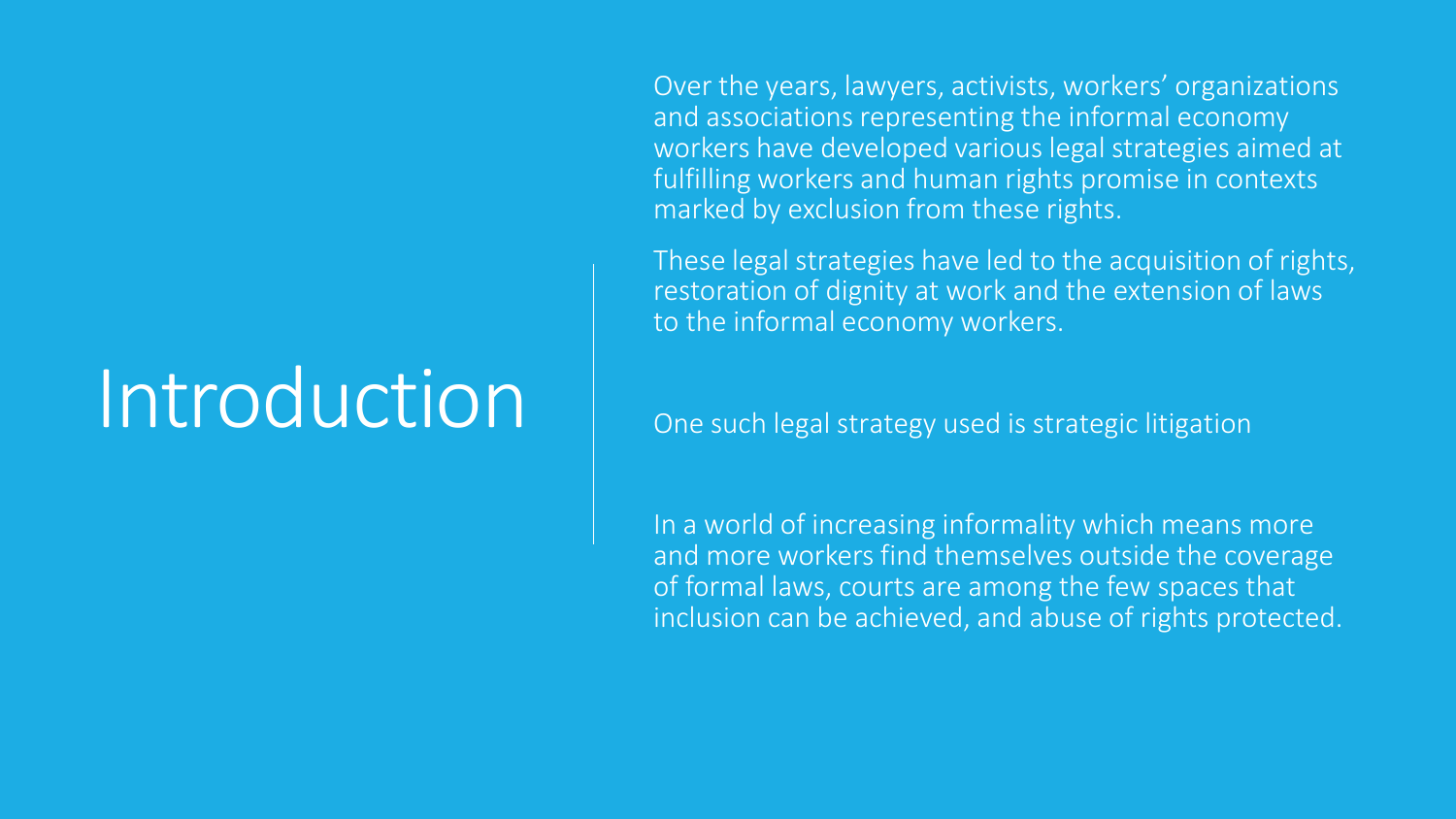# Meaning of strategic **litigation**



" legal action in a court that is consciously aimed at achieving rights -related changes in law, policy, practice, and/or public awareness above and beyond relief for the named plaintiff(s)."



Sometimes strategic litigation is referred to as public interest litigation, impact litigation, or public policy litigation .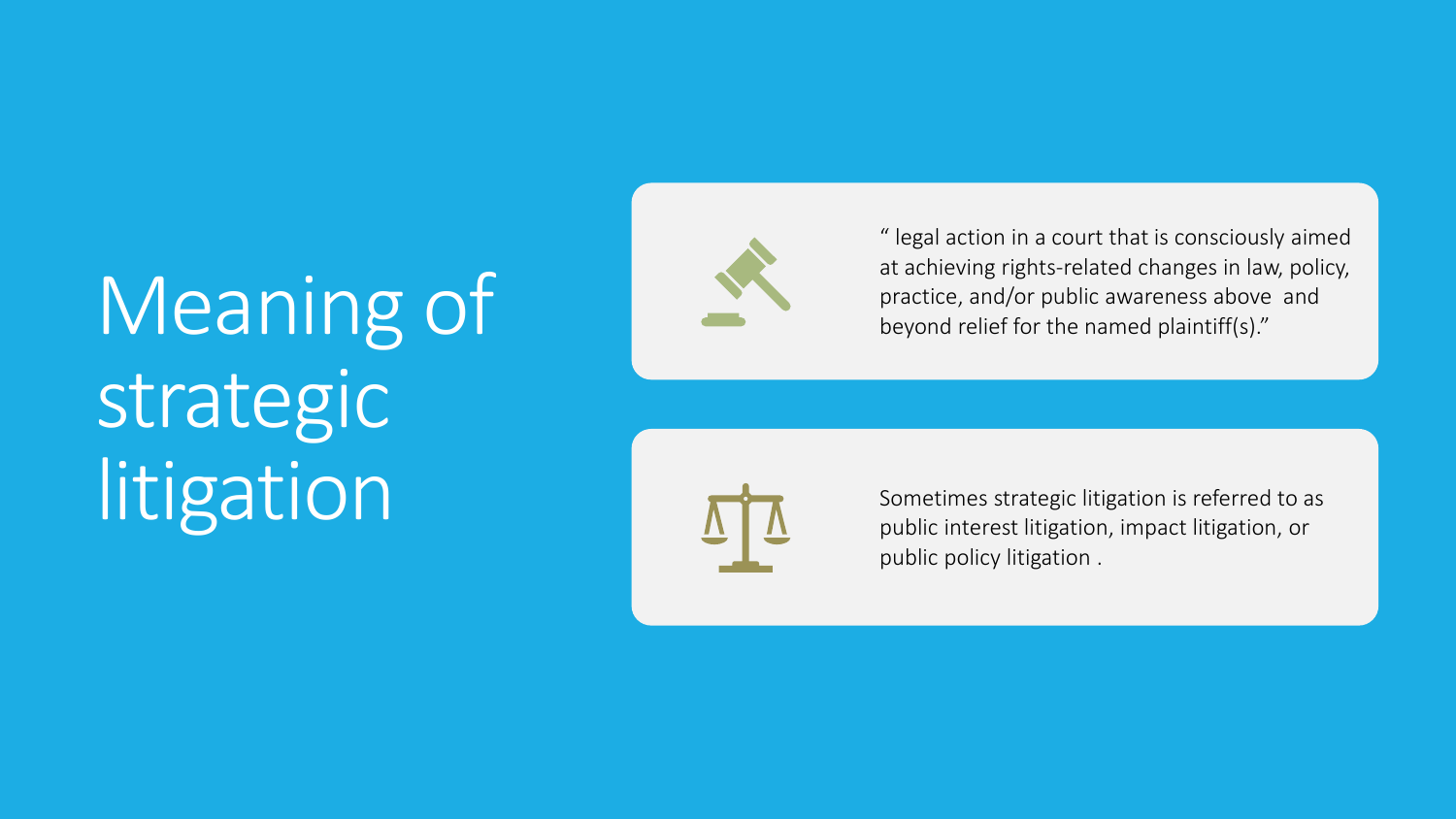

Strategic Litigation is usually a process rather than a single legal action. It involves series of phased actions, case development, hearings , ruling to post judgement implementations.

# Meaning of strategic litigation…



It becomes effective when it is used with other tools such as advocacy, organizing etc .



It has been used to bring social change



It can build optimism ; mobilize workers bring publicity to the issue and build self confidence to the workers .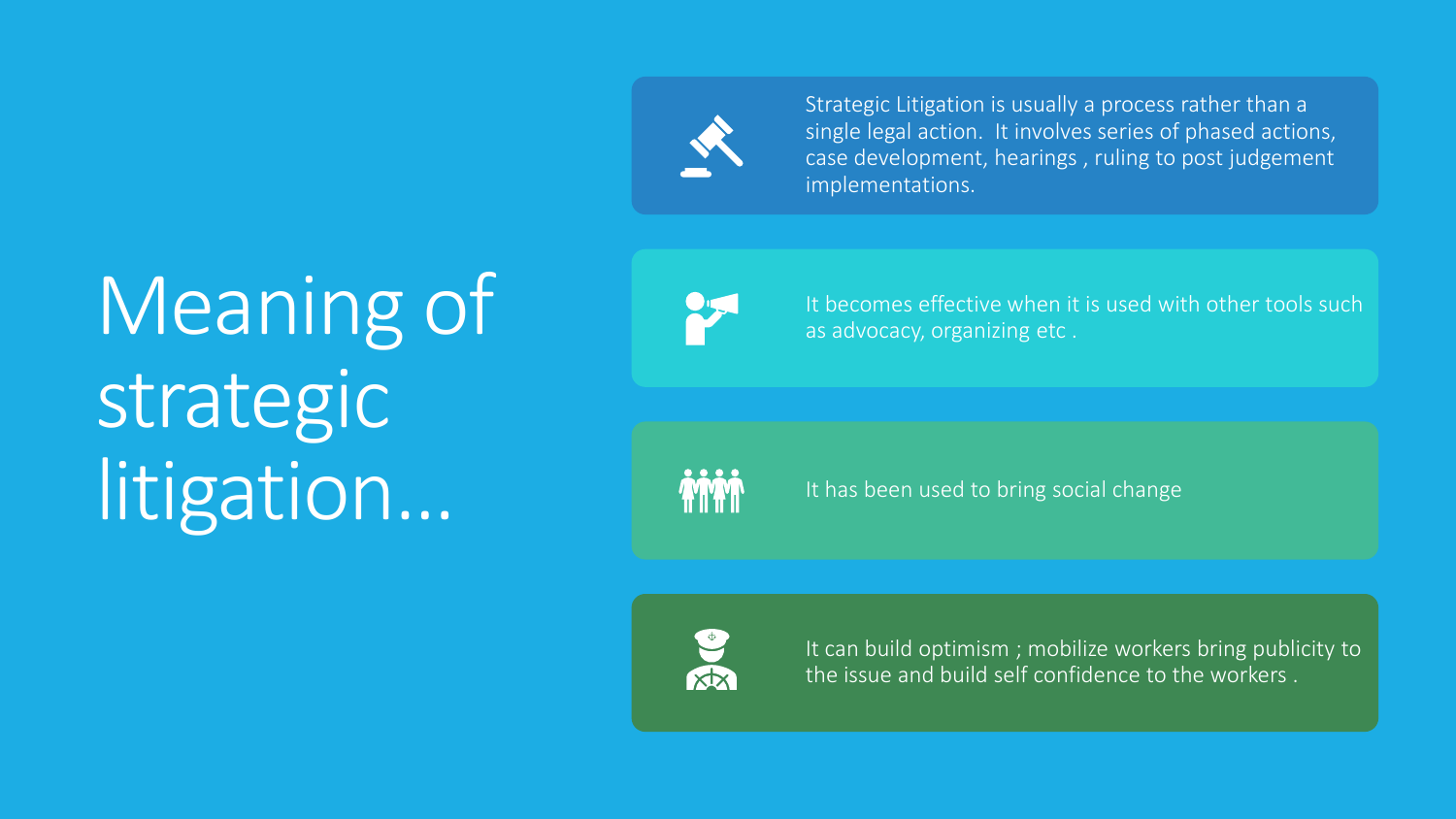# Downside of **litigation**



Strategic litigation can be frustrating , time –consuming , risky, ineffective or even at times generate a backlash.



Sometimes it has been regarded as an elitists enterprises that privileges the lawyer than the worker.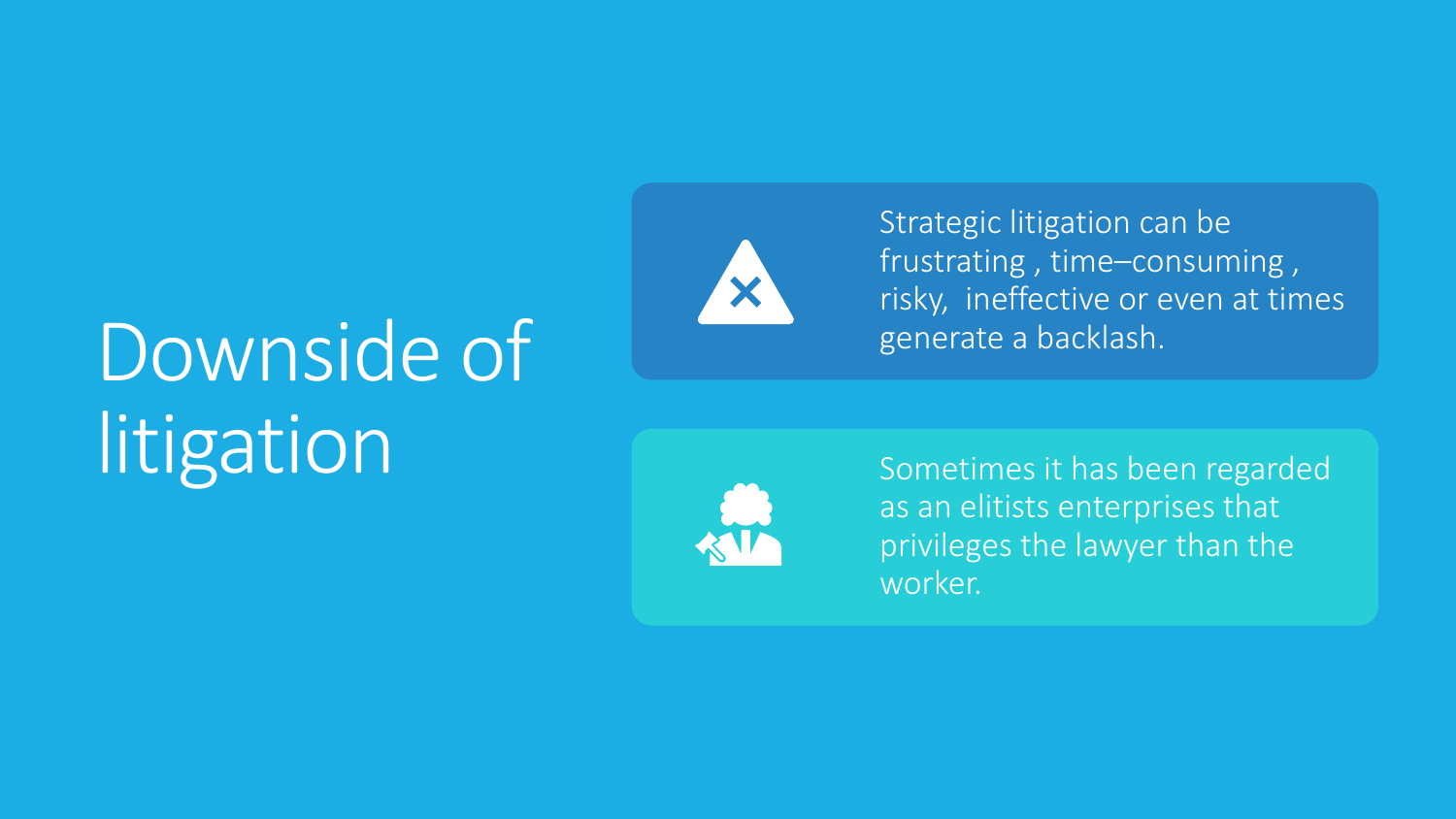**Legal** barriers for informal economy workers

Lack of, or inappropriate, legal frameworks;

Lack of social protection;

Lack of labour rights (that regulate minimum wages,

and rights to representation and collective bargaining);

Lack of property rights;

Lack of commercial/business rights; and

Lack of access to institutions.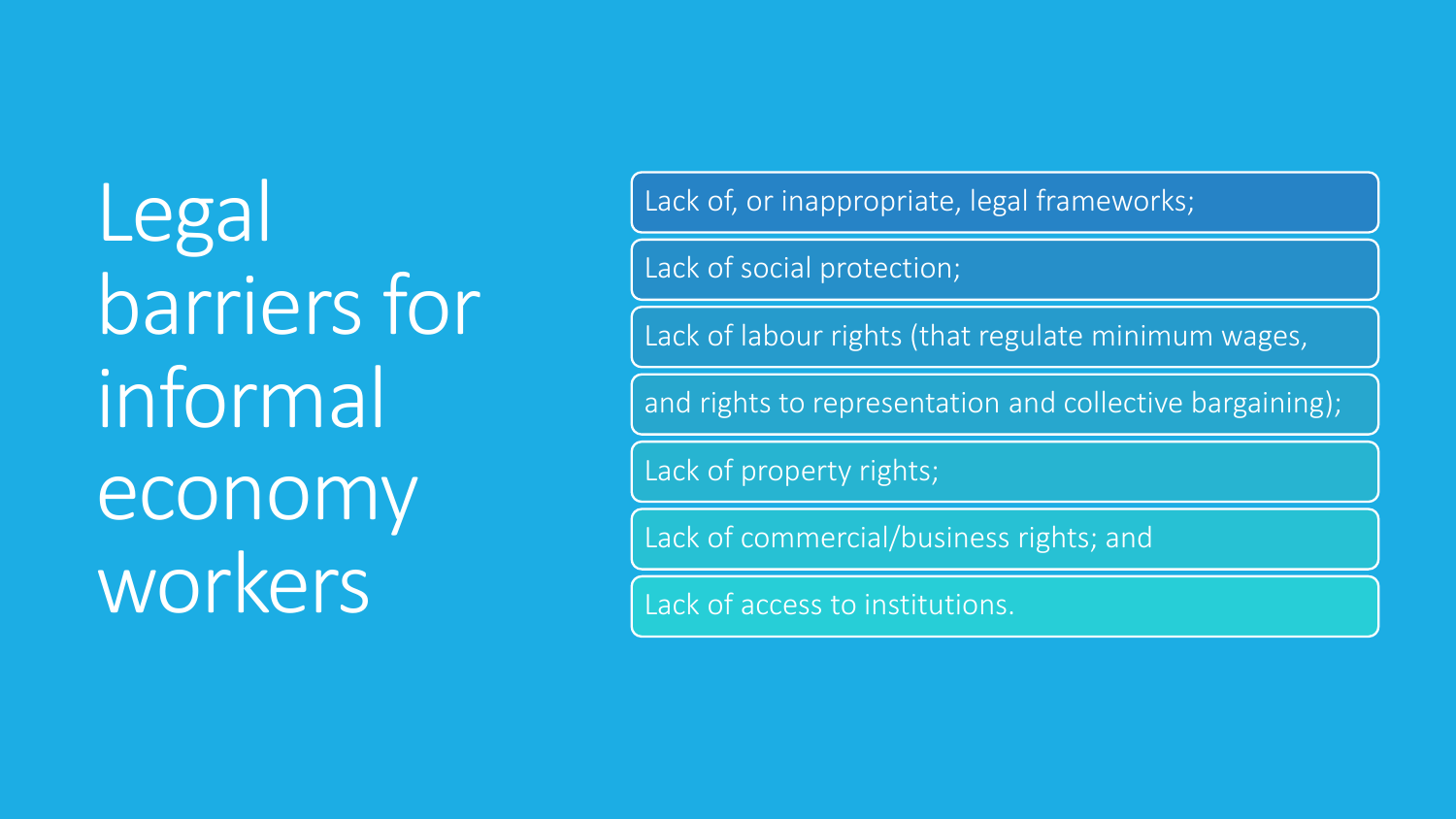

# Why litigate 1. Legal recognition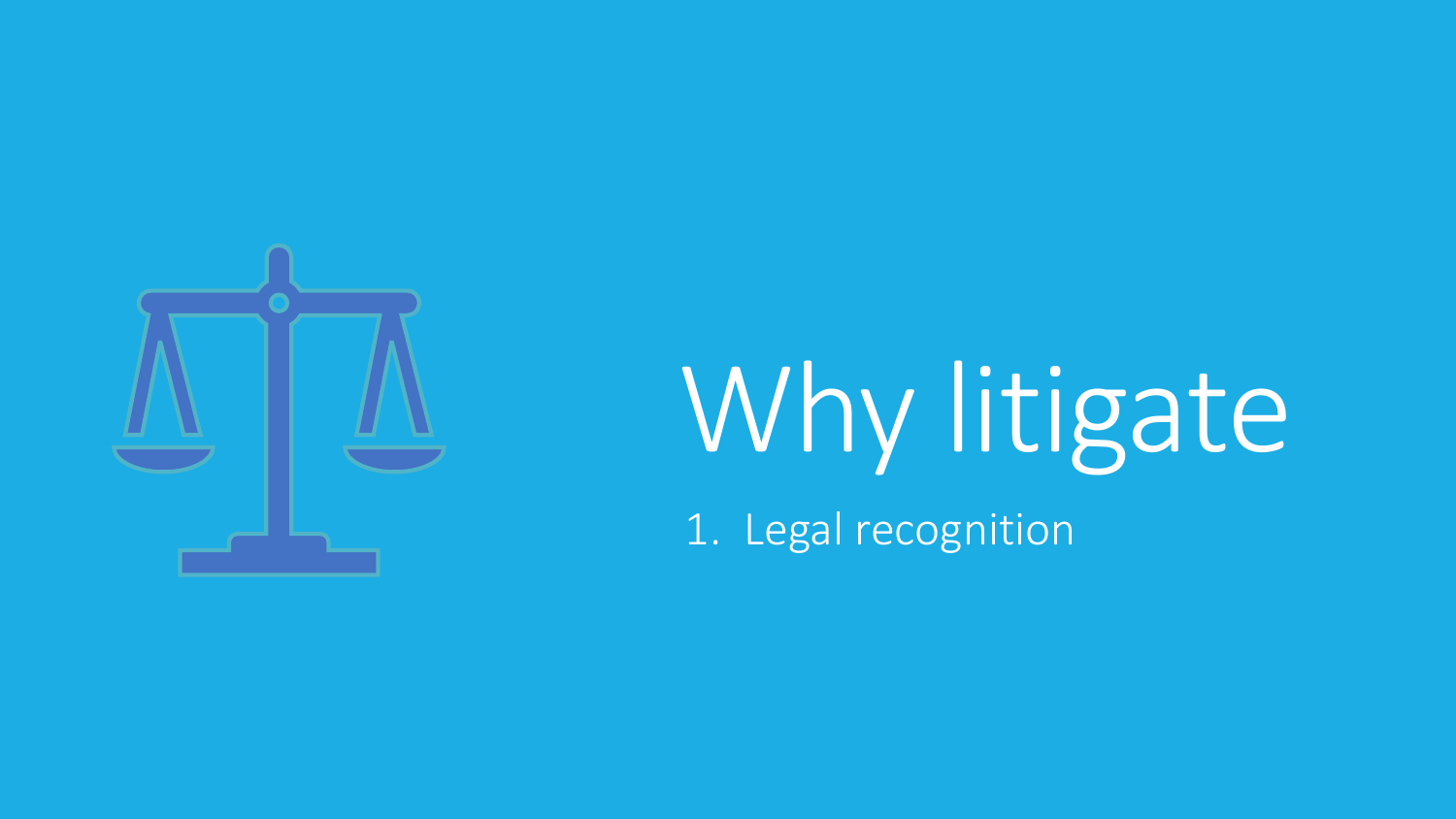Recognizing Working Relationship of Domestic **Workers** 

Decision No. 529 of 20 June 2002 , "defined the boundaries of domestic work as an employment relationship subjected to certain requirements. In that case, over the protests of the employer, the person who worked for 4 hours per day, for 6 days a week, on a regular basis, as a gardener, was not considered to be an entrepreneur or an artisan, but an employee who normally would be considered to work part time under the law. However, as the employer had failed to respect the formalities required by that decree for parttime work – namely, issuing the contract in writing– the verbal contract was deemed by the Labour Court to have turned into a contract of indefinite duration. Both the Court of Appeal and the Supreme Court confirmed the Labour Court's decision.

Some of the decided cases suggest that the courts play an important role *in enabling parties to recognize that the domestic work relationship is indeed an employment relationship*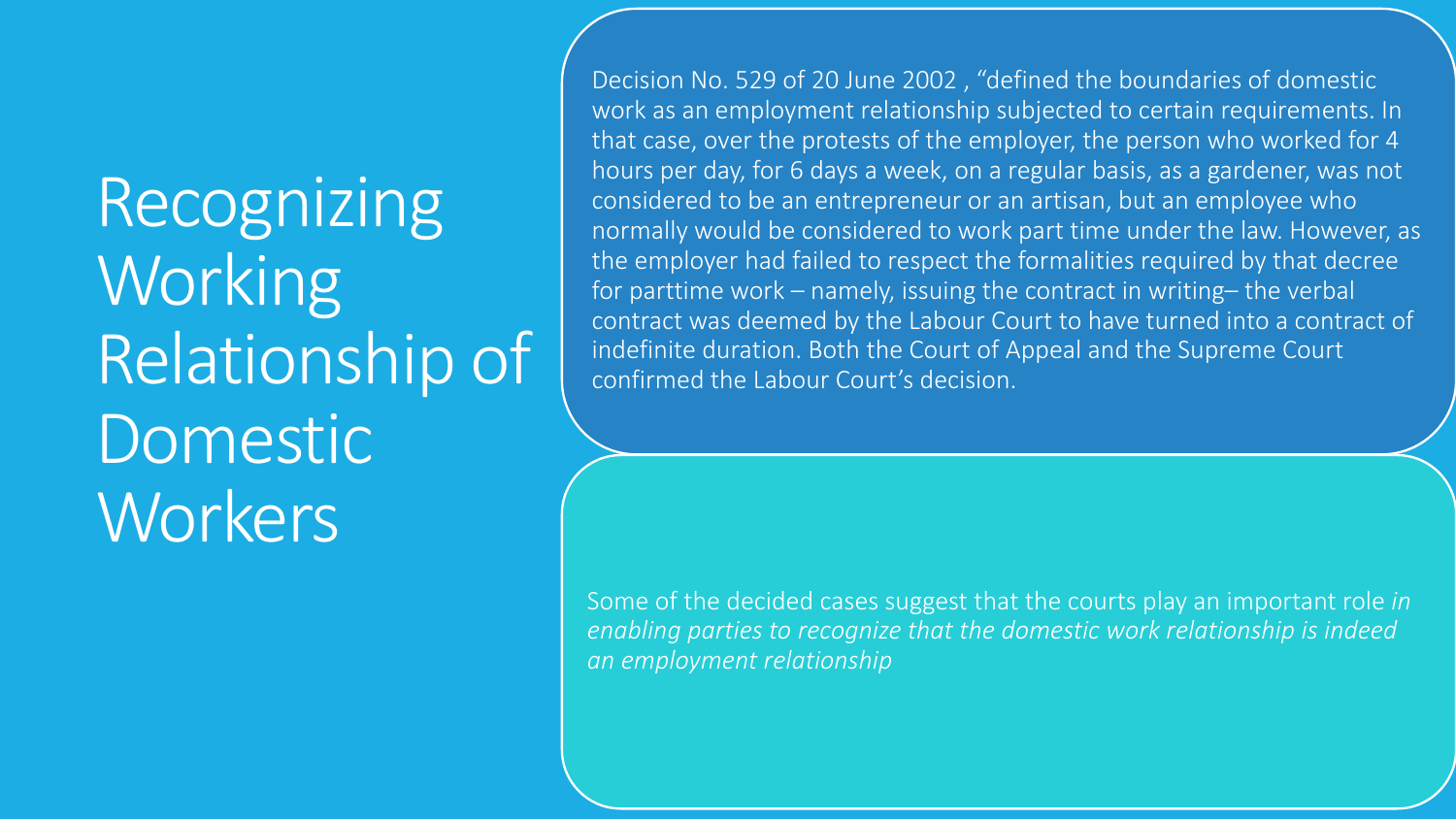

#### Eliminate violence and harassment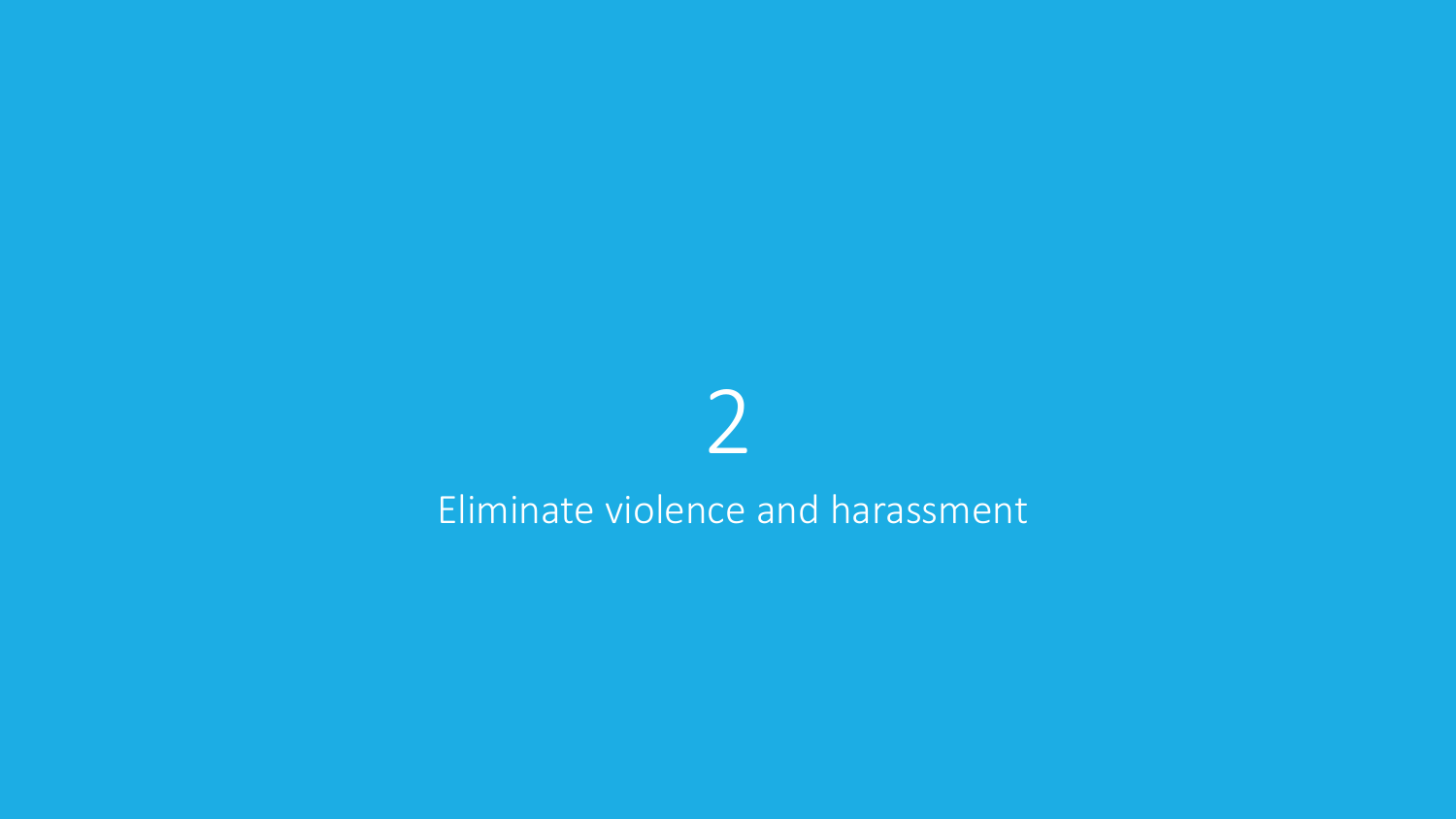#### **Sexual** harassment

In the case of Nml v Peter Petrausch (2015) Eklr Cause No 441 relied on both national and International law and jurisprudence. This included ILO Convention 111 on Discrimination in respect of employment and Occupation of 1958, and UN Declaration on the Elimination of Violence against women (CEDAW). The court further relied on ILO Committee of experts(CEACR) in their 1988 General survey where they listed examples of Sexual harassment. On the same note the court relied on the case of India Supreme Court case of Vishaka& Others v. the State of Rajasthan & Others [JJ,1997] [7] [SC 384] which was one of the influential jurisprudence to the ILO Committee of experts on describing sexual harassment. Once again, *the court recalled that Convention 189 called states to respect the human rights of domestic workers and further held that domestic workers should not go on to be 'undervalued, devalued or remain invisible*'.

It held that the right to not be subjected to any form of violence either by public or private persons (Article 29) is an absolute right and not subject to any restrictions under the constitution of Kenya (Article25). The court further held that the claimant status as a domestic worker made her vulnerable because of her race, social status and gender.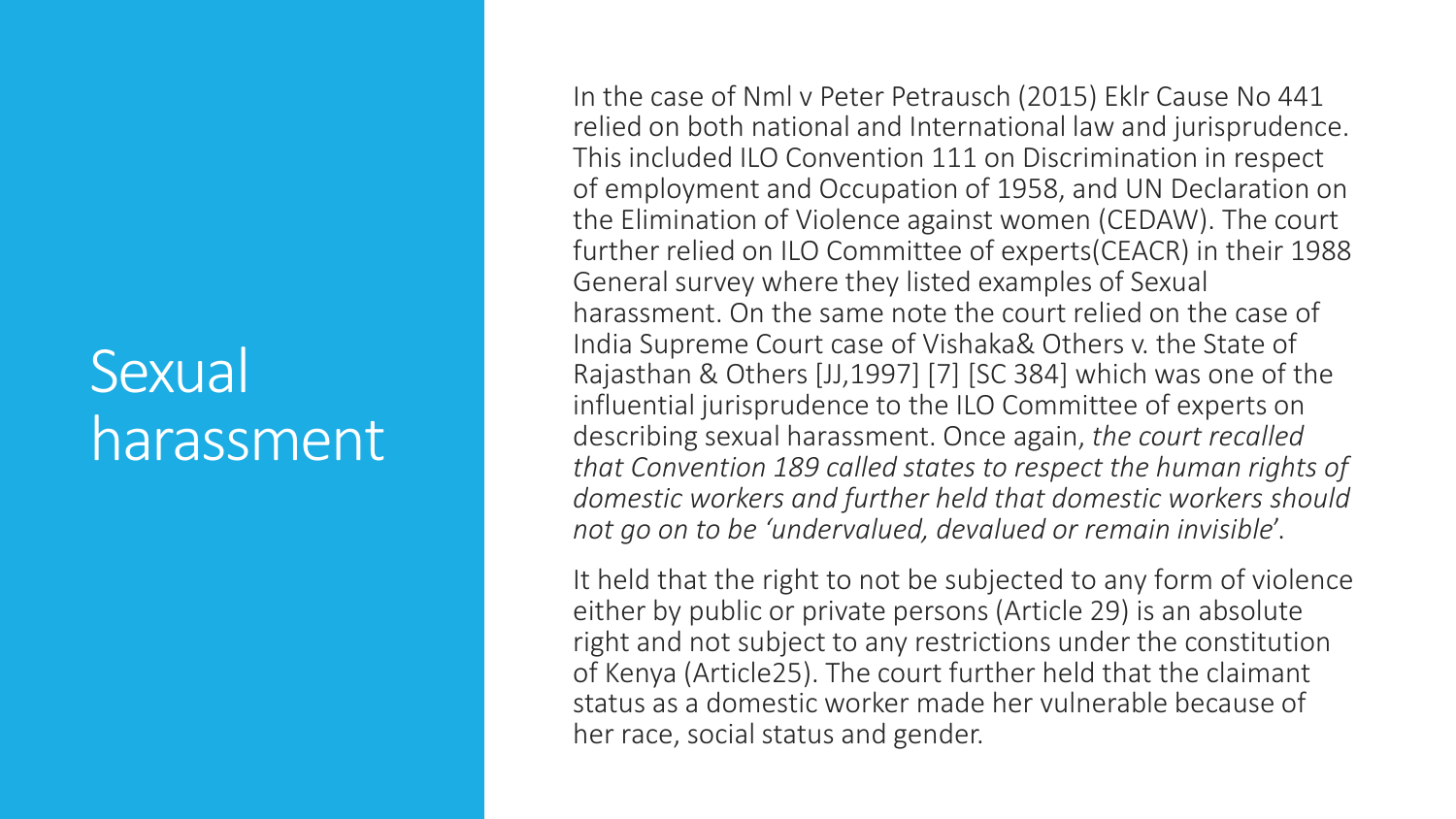# 3.

Access to public spaces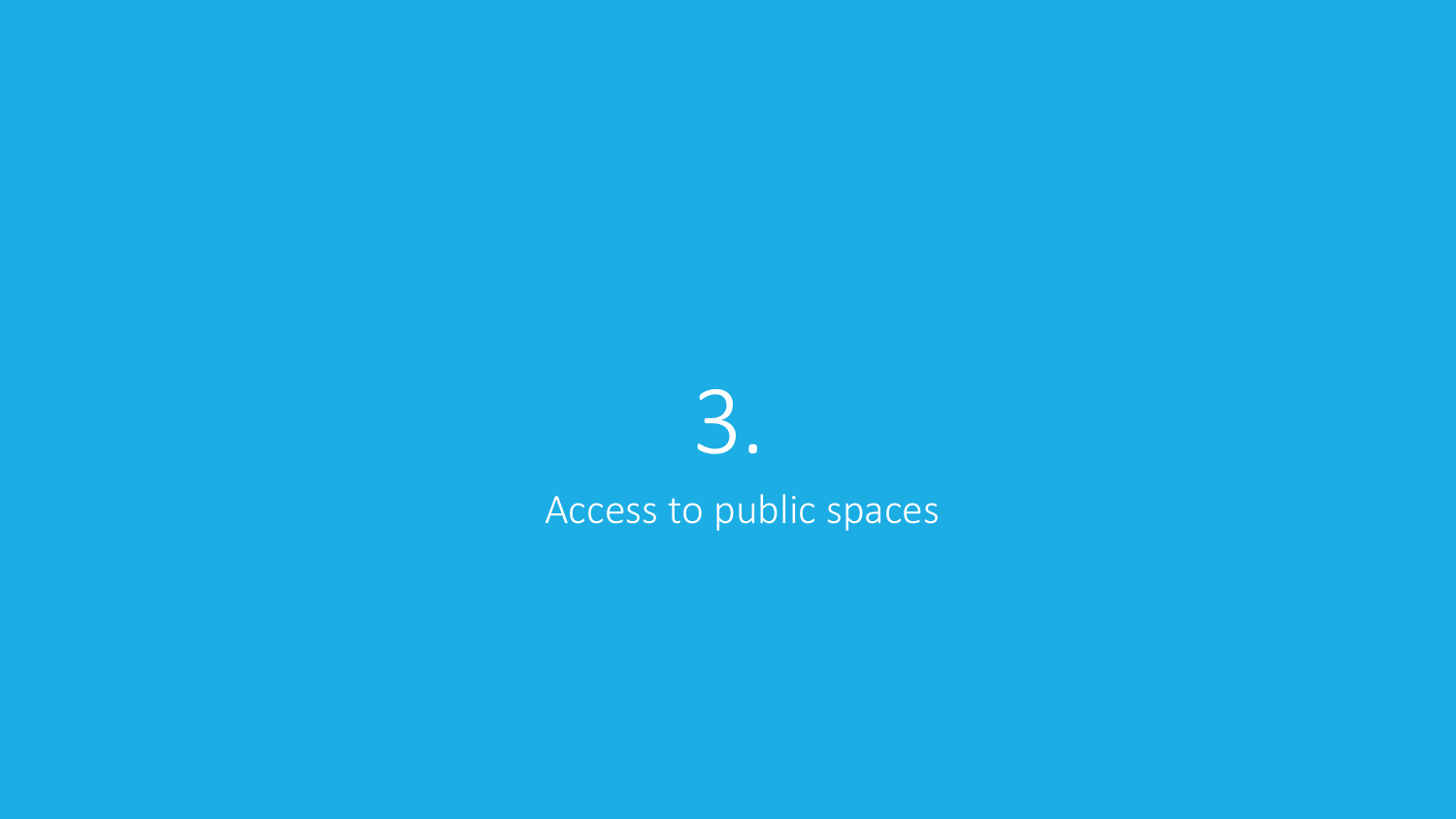Unlawful evictions by the Government in Zimbabwe ZCIEA in 2010 obtained a high court ruling which allows informal workers and traders to work freely

without disturbances at Jambanja market and prohibited the municipality and their agents from

interfering in any manner with their lawful business operations.

Informal traders who operate at Jambanja market were living in distress of being harassed by police

and council confiscating their goods, destroying their stalls and some being arrested. The police and

council went on to give the informal traders at Jambanja a 30 minutes ultimatum to vacate from the

market else they were going to face demolition.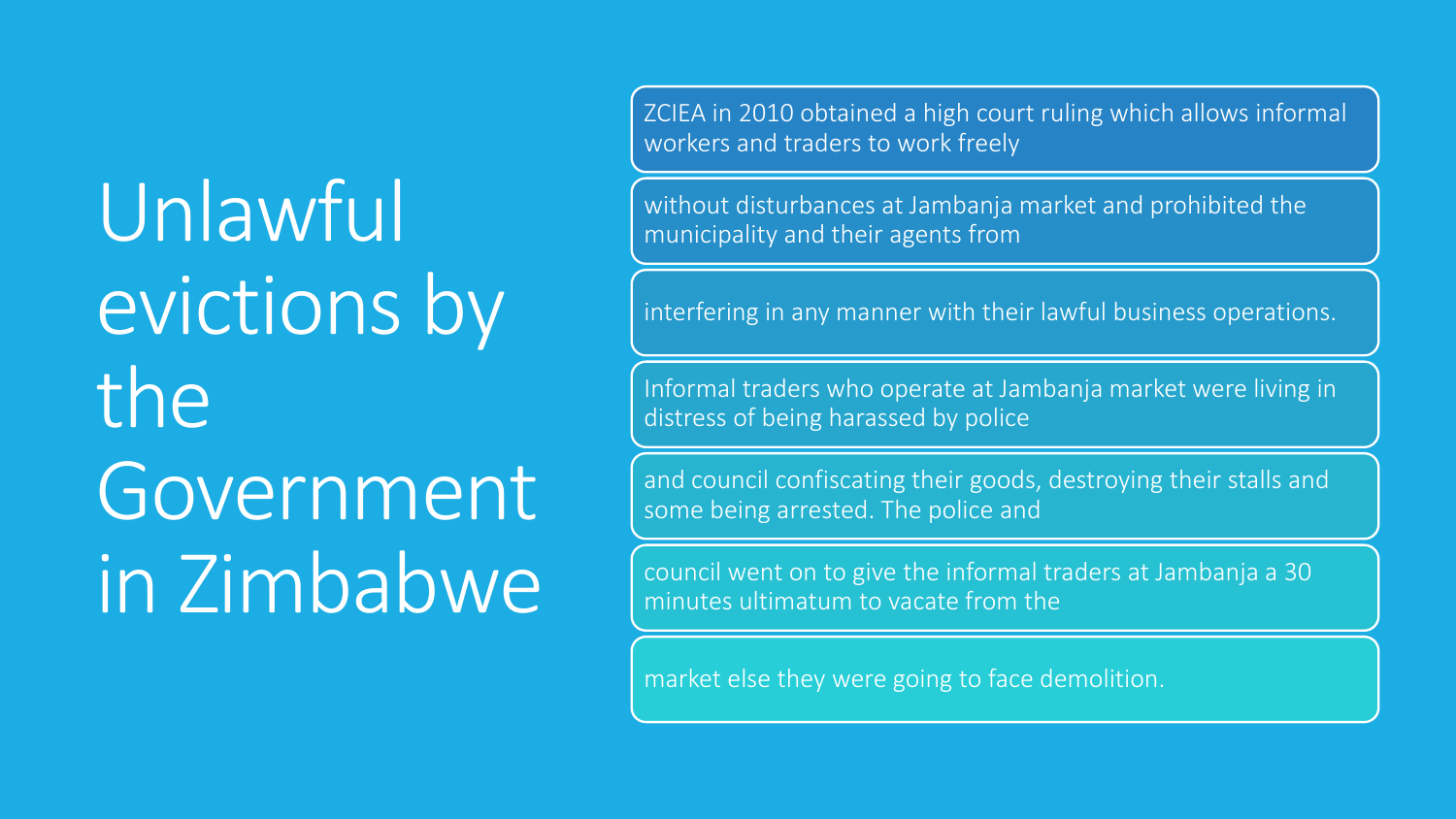



Enforcement of rights.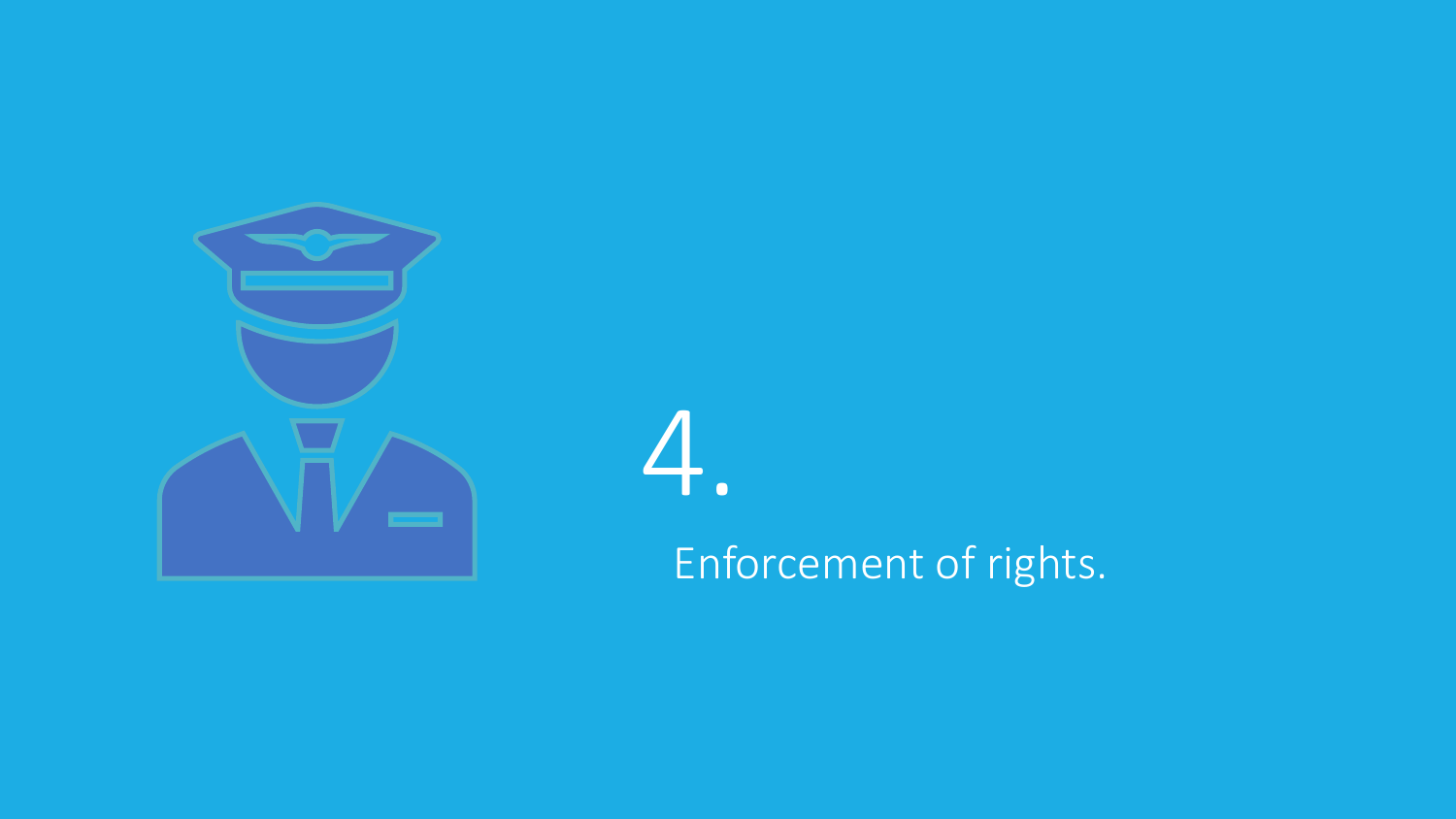## Right to Freedom of **Association**

A newly formed union of informal workers, the Zambia Bus and Taxis Workers Union (ZBTWU), applied for registration as a union.

Government denied this on the grounds that there was no association in the industry serving as an employer for the purpose of collective bargaining. The union asked the Zambia Congress of Trade Unions (ZCTU) to intervene.

The General Secretary appealed to the Minister of Labour and Social Security to reconsider his decision. Again this was refused.

The union now faced the danger of outright repression or a slow death because it did not have the status or protection that registration would bring.

The union, with the backing of the ZCTU, challenged the Minister in court. After several months, the union won the case and is now a registered union of informal bus and taxi drivers, and is affiliated to the ZCTU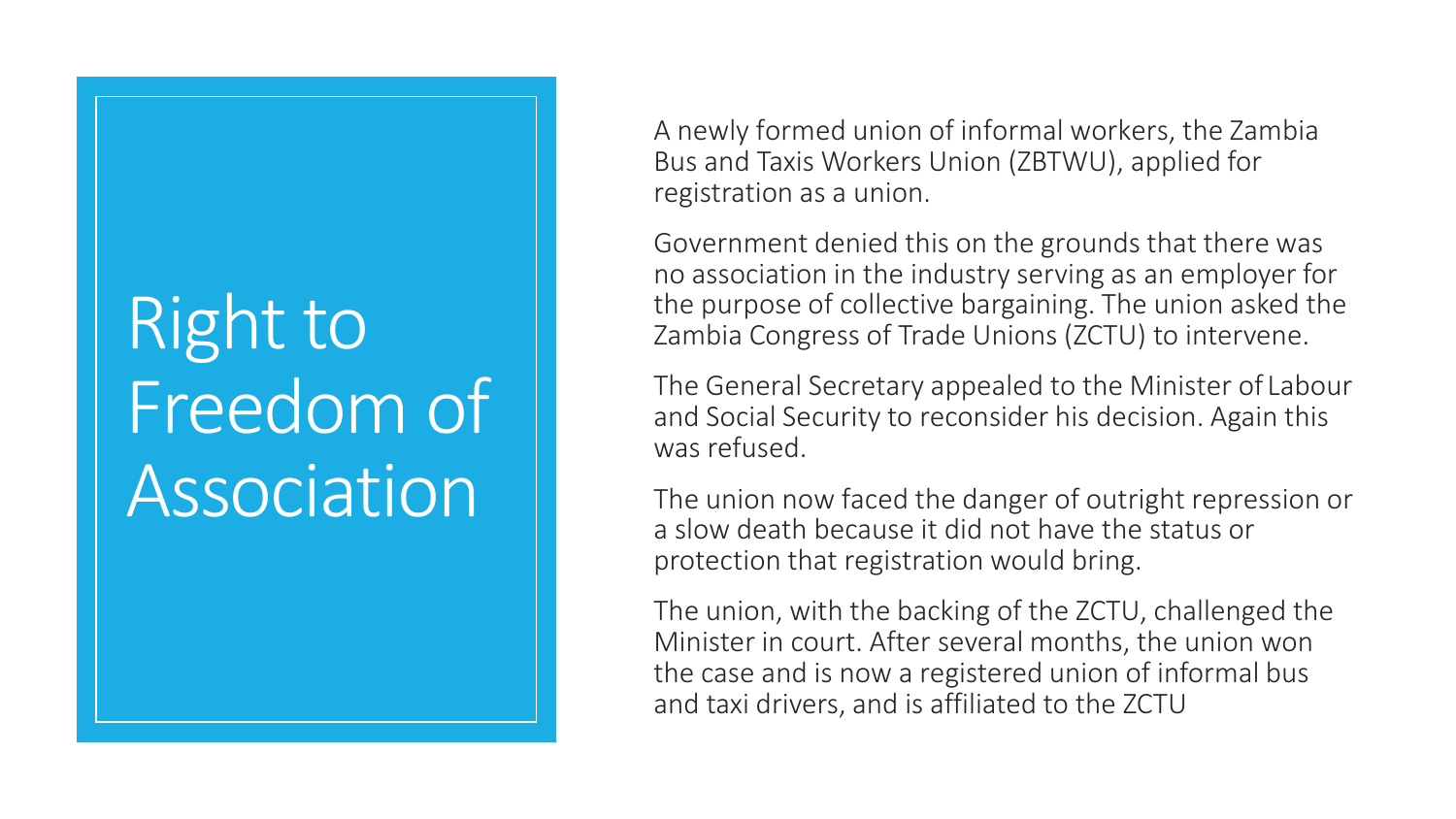### The Right to the City: The Ajay Maken Case

In Ajay Maken v. Union of India13, the inhabitants of Shakur Basti, an informal settlement near the railway tracks in New Delhi, legally challenged the government for demolishing their homes.

It held that inhabitants of informal settlements have the right to housing and should be protected from forced and unannounced eviction.

In the Ajay Maken case, the Railways had failed to follow due process when it evicted the approximately 5,000 people living in 1,200 settlements in Shakur Basti. This was in clear violation of the earlier Sudama Singh21 judgment of the Delhi High Court, which requires the state to give prior notice and comply with fair procedure before undertaking any evictions.

the Court ruled that conducting a detailed survey, preparing a rehabilitation plan in consultation with informal settlement inhabitants, and starting processes for immediate rehabilitation should be ensured before any eviction by a state authority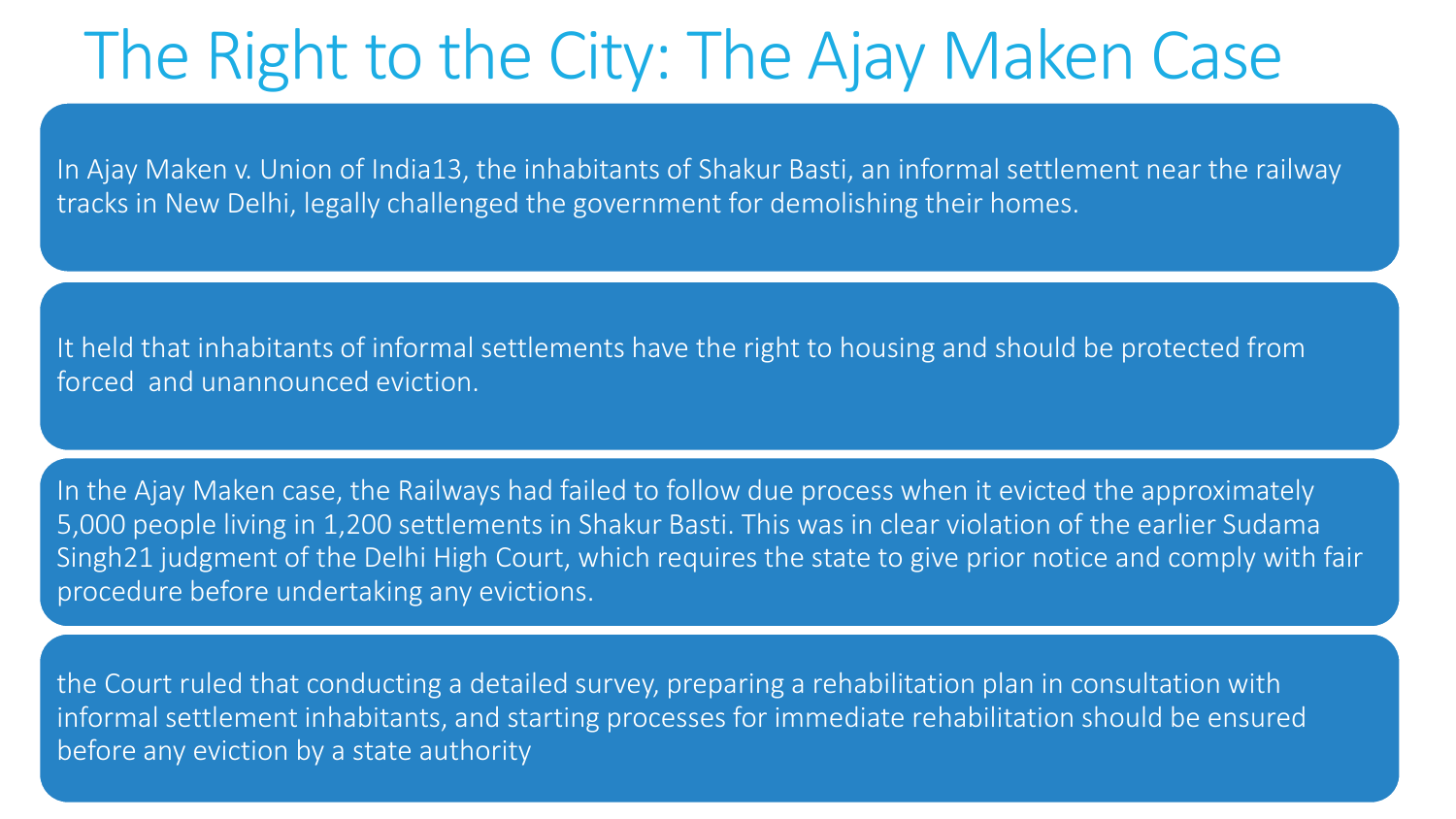

Ajay Maken deals with housing rights in informal settlements, and these are innately linked with the right to carry out informal work. Interestingly, this connection is made in Ajay Maken, by acknowledging that the informal workers residing in such settlements "contribute to the social and economic life of a city."

Cont…



It observed that the settlement inhabitants include "sanitation workers, garbage collectors, domestic help, rickshaw pullers, labourers and a wide range of service providers indispensable to a healthy urban life". It further observed that many of these workers "travel long distances to reach the city to provide services, and many continue to live in deplorable conditions, suffering indignities just to make sure that the rest of the population is able to live a comfortable life". Therefore, their housing needs should be prioritized.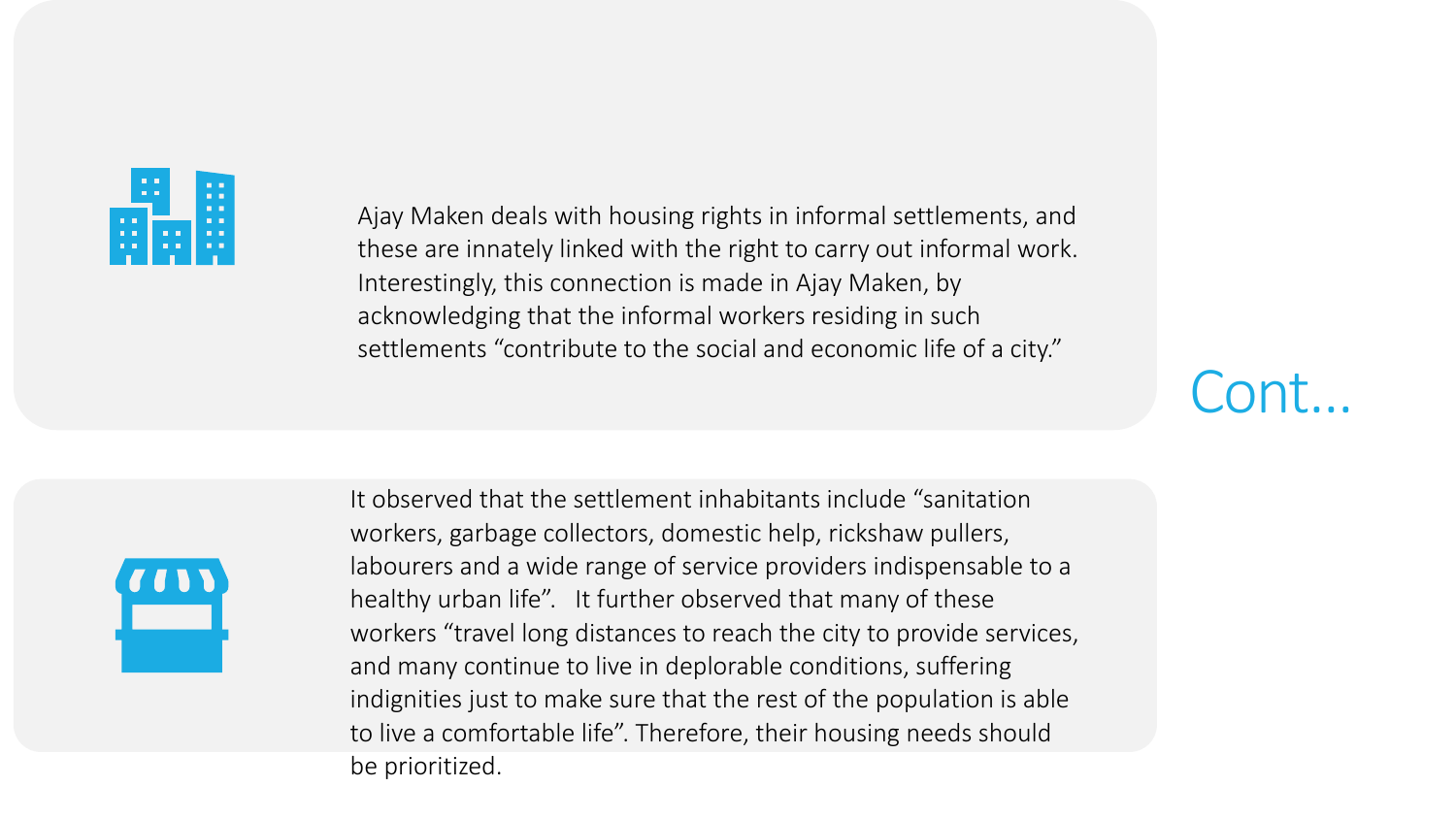Mahlangu and Another v Minister of Labour and Others (CCT306/19) [2020] ZACC 24 (19 November 2020)

This case successfully challenged the constitutionality of some section of the Compensation for Occupational Injuries and Diseases Act 130 of 1993 ("COIDA") in south Africa , which expressly excluded domestic workers from the definition of an "employee".

The case is a good example of how different strategies can bring about successful impact litigation. For instance, Prior research by WIEGO , Successful organizing and mobilizing by South African Domestic Service and Allied Workers Union ("SADSAWU") etc

The case will be discussed in detail in the coming webinar series'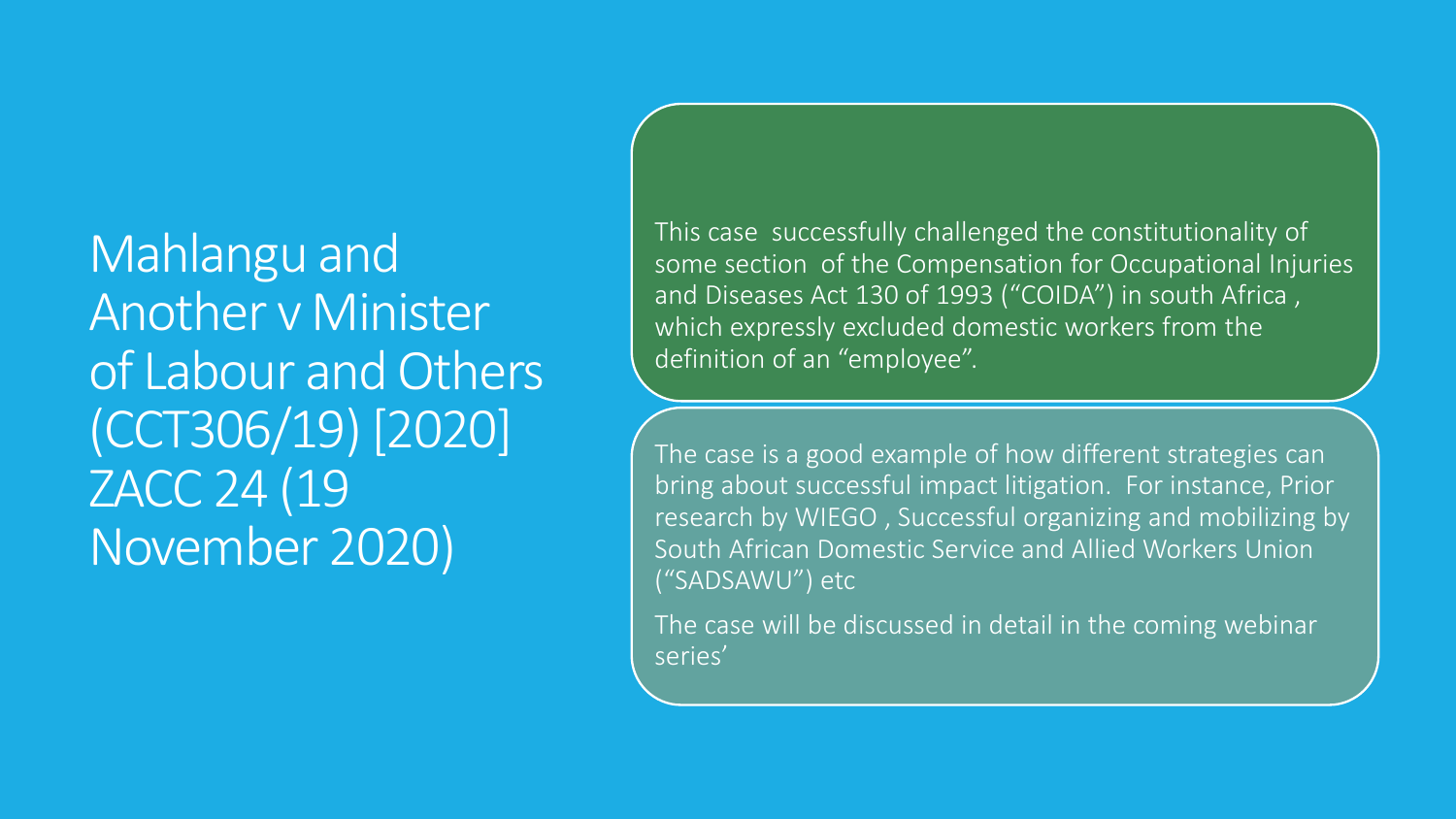*Justice Pius Langa, former Chief Justice of South Africa, [wrote](https://www.sun.ac.za/english/learning-teaching/ctl/Documents/Transformative%20constitutionalism.pdf) a few years ago that "widespread transformation of economic and social conditions is beyond the powers of the courts alone. Only when our judicial commitment is coupled with legislative reform and appropriate executive action can the vast disparities that continue to exist*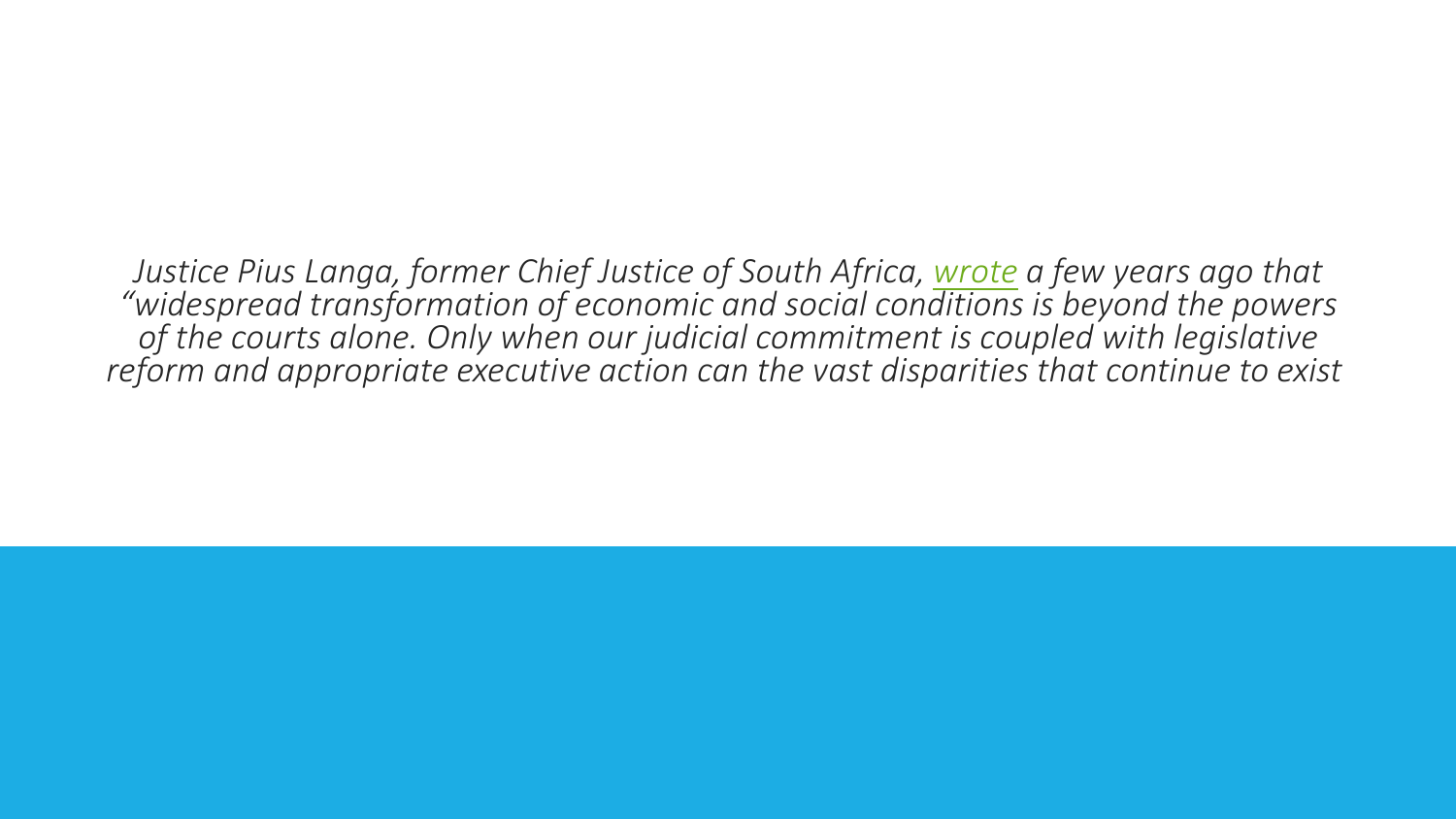### Role of trade unions

**\***Trade unions working together with other Civil societies organizations – example SOCIAL ECONOMIC RIGHTS INSITUTE worked with trade SADSAWU) in the COIDA case

 $\dots$  Organizing –Trade unions are now organizing the informal economy workers this is either by affiliating them to the unions through associations or even registering trade unions for the informal economy workers.

Advocacy – Informal Economy workers issues are now being publicized more.

 **\***Training and awareness raising

 $\diamond$  Solidarity actions